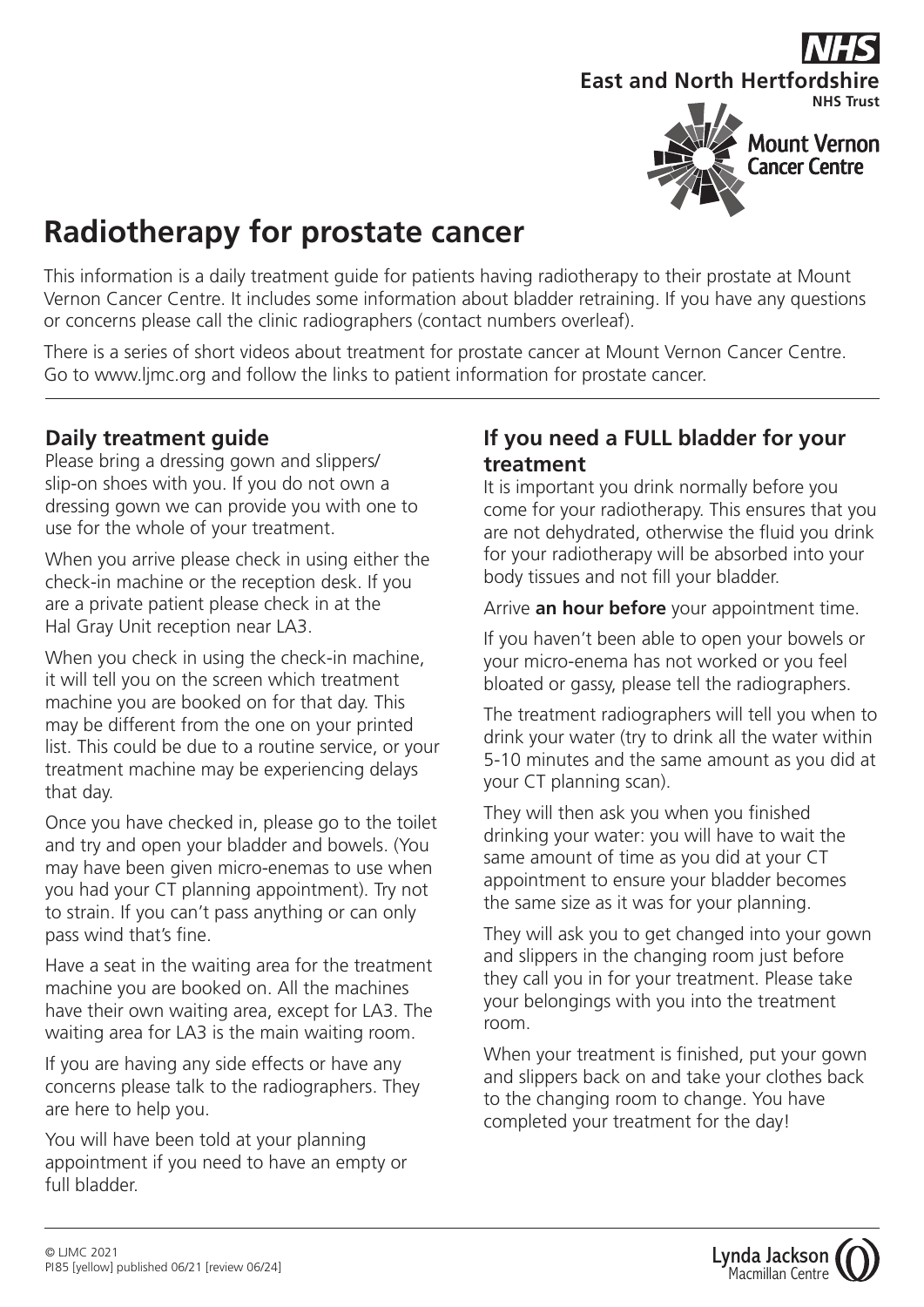### **If you need an EMPTY bladder for your treatment**

Try to empty your bowels before you leave home.

Arrive **20 minutes before** your appointment time.

If you haven't been able to open your bowels or your micro-enema has not worked or you feel gassy or bloated, please tell the radiographers.

The radiographers will tell you when to empty your bladder. Please do not strain, if you have nothing to pass that's fine.

They will then ask you to get changed into your gown and slippers in the changing room just before they call you in for your treatment. Please take your belongings with you into the treatment room.

When your treatment is finished, put your gown and slippers back on and take your clothes back to the changing room to change. You have completed your treatment for the day!

### **Bladder retraining**

Please see the attached information sheet about bladder diary/re-training. Try to start bladder training as soon as possible as this can help you hold your urine better.

When you start your radiotherapy stop the bladder training. You can restart the training about six-eight weeks after finishing your treatment, or when you feel your side effects have started to settle.

If your urinary flow is **very weak** or you are **struggling** to pass urine before starting or after your radiotherapy has finished, please contact the clinic radiographers or the 24 hour acute oncology service as soon as possible. **Do not** start bladder retraining until you are advised to by your health care team.

**Radiotherapy assistants** .......................................... 07825 024683 or 07825 024170

If you have any specific requirements for your appointment times please let the radiotherapy assistants know **before** you start your treatment. Appointments are very difficult to change once you start treatment.

#### **For radiotherapy issues or concerns:**

Radiotherapy clinic radiographers ..................................................020 3826 2612/2613 or (Monday-Friday 08.00-16.30) 07825 024058

#### **Emergency Contact**

**24 hour Acute Oncology Service - Mount Vernon Cancer Centre: 07825 028855 or attend your nearest Accident and Emergency Department.**

PI85 Page 2 of 4

**Contacts**

Contact



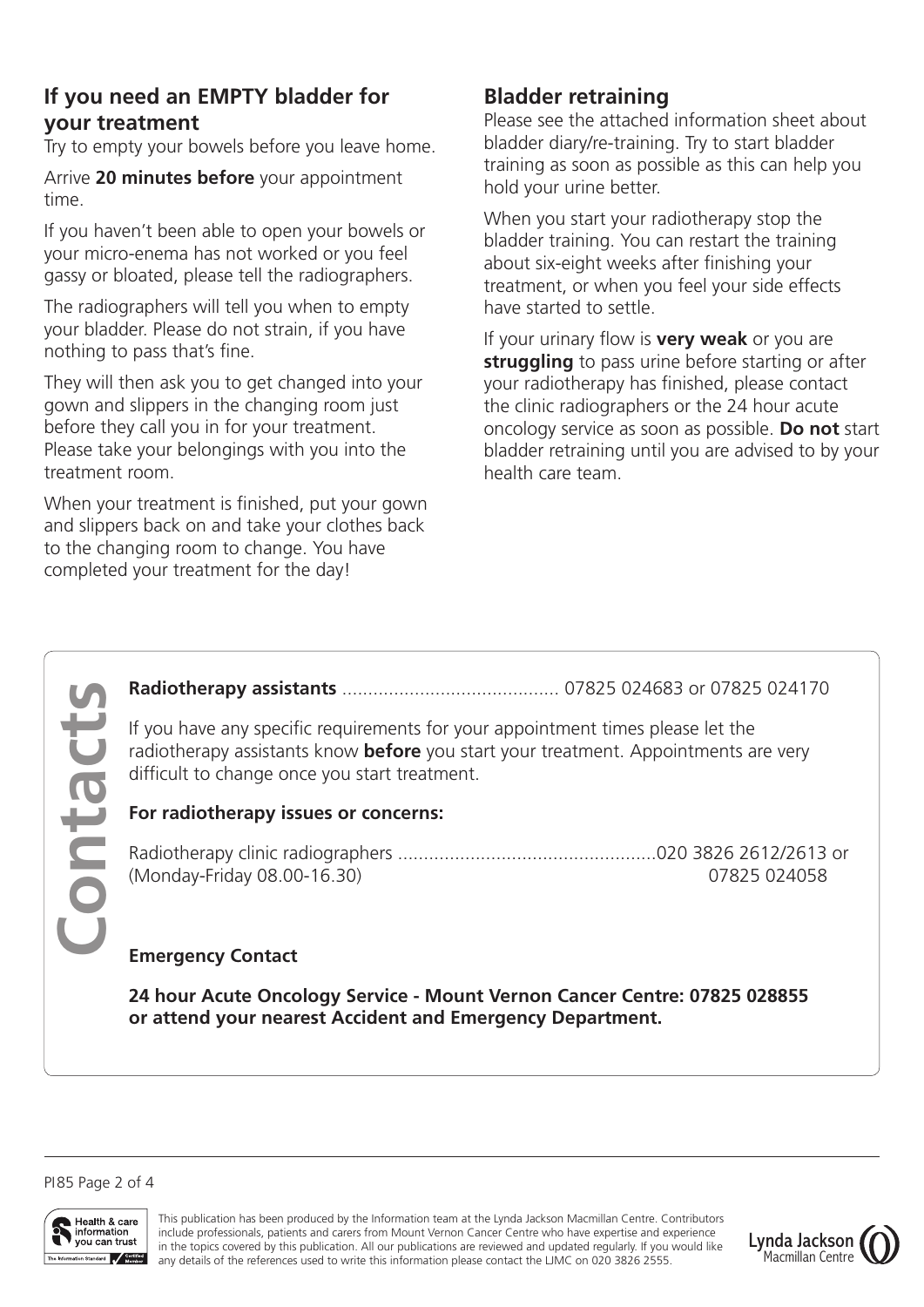# **Bladder & Bowel b&b Community**

www.bladderandbowelfoundation.org Tel: 01926 357220

Bladder and Bowel Foundation > Bladder > Bladder Treatments > Conservative Treatments > Bladder diary

# Bladder Diary/Retraining

Bladder retraining is a simple and effective method used to try and overcome bladder problems including, urgency, frequency and incontinence. Click here to download the bladder diary

### How does bladder retraining work?

Bladder retraining helps you to begin to hold more urine for longer periods of time. It is possible to train your bladder to do this by gradually increasing the time between each visit to the toilet.

This method sounds simple, however bladder retraining takes time and determination and will not work overnight. To have a chance of successful bladder retraining you must try and ignore the feeling that you need to go to the toilet for as long as possible.

If you can learn to ignore the feeling that you need to go straight away your bladder will begin to relax and will become less irritable. It is possible for you to be in control of your bladder and not the other way round.

## How do you begin to retrain the bladder?

You must try and resist the messages that your bladder sends to you telling you that you need to go to the toilet. If you continue to respond to those messages and go to the toilet each time you feel the urge to go your feelings of urgency/frequency will continue and possibly get worse.

Resisting messages from your bladder will not be easy. When you listen to the messages and relieve yourself, you find immediate relief – but of course it is only temporary because you will start feeling uncomfortable again after only a very short time. This cycle of discomfort, even panic, followed by brief relief is very hard to break. You need to be strong and focused. Try and empty your bladder after you experience feelings of urgency. Gradually increase the amount of time you wait before you empty your bladder again. You will need to be patient and not be put off if you have accidents and failures, especially at first. You will feel rather silly, living your voiding schedule by a stopwatch, but very often this method works and can make your life a great deal easier.